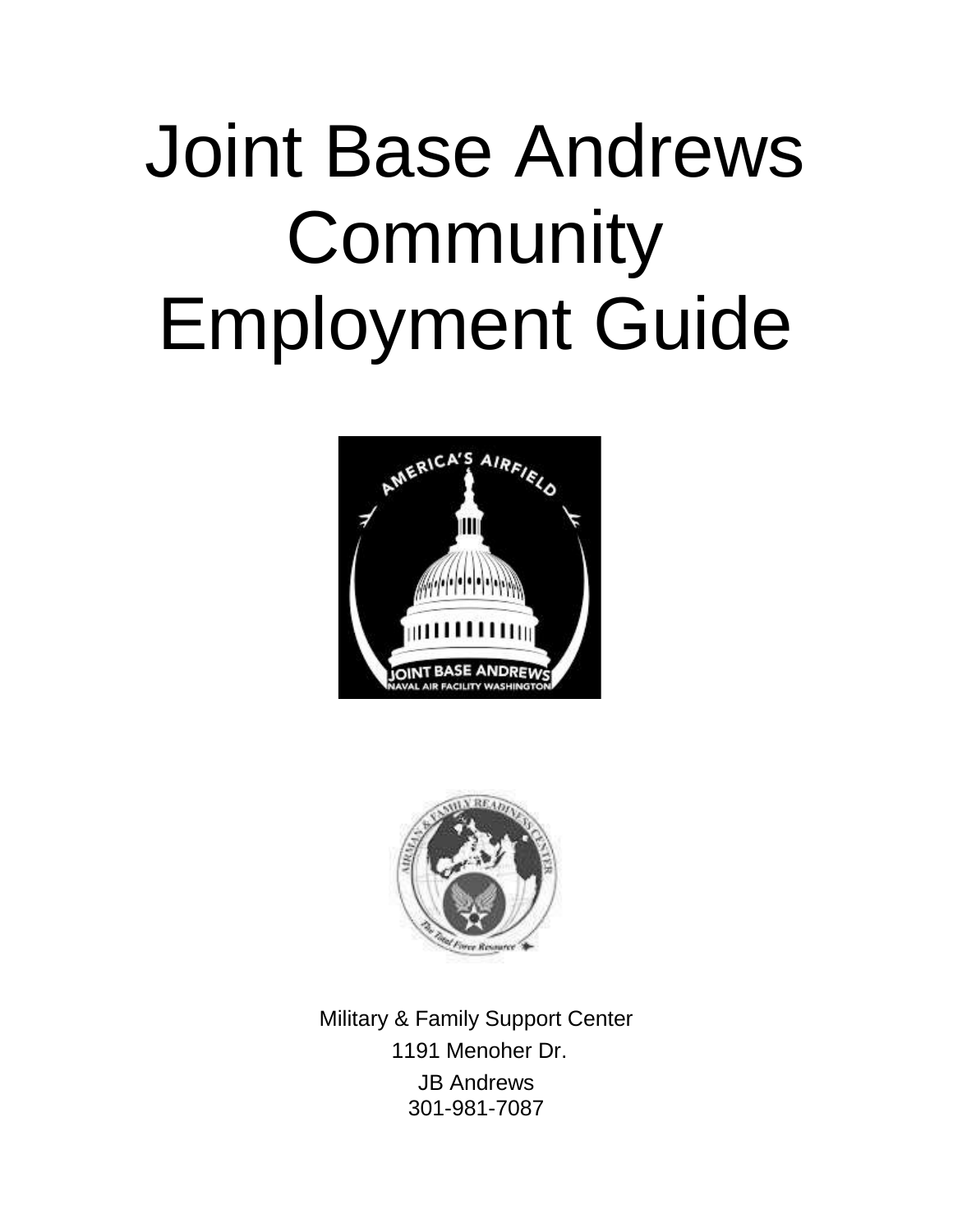## Joint Base Andrews Military & Family Support Center

**Location:** Building 1191 Menoher Dr.

**0730 – 1630** Monday, Tuesday, Wednesday & Friday **0730 – 1200** Thursday **301-981-7087 Closed on all Federal Holidays and AFDW Family Days**

### **Facebook and LinkedIn: Joint Base Andrews Military & Family Support Center**

<https://www.linkedin.com/in/jbamilitaryandfamilysupportcenter/> <https://www.facebook.com/jbamfsc>

We provide:

Local Employment Information ♦ Employment Services for Transitioning Members ♦

Career Consultations & Resume Reviews ♦ Workshops ♦ Computer Access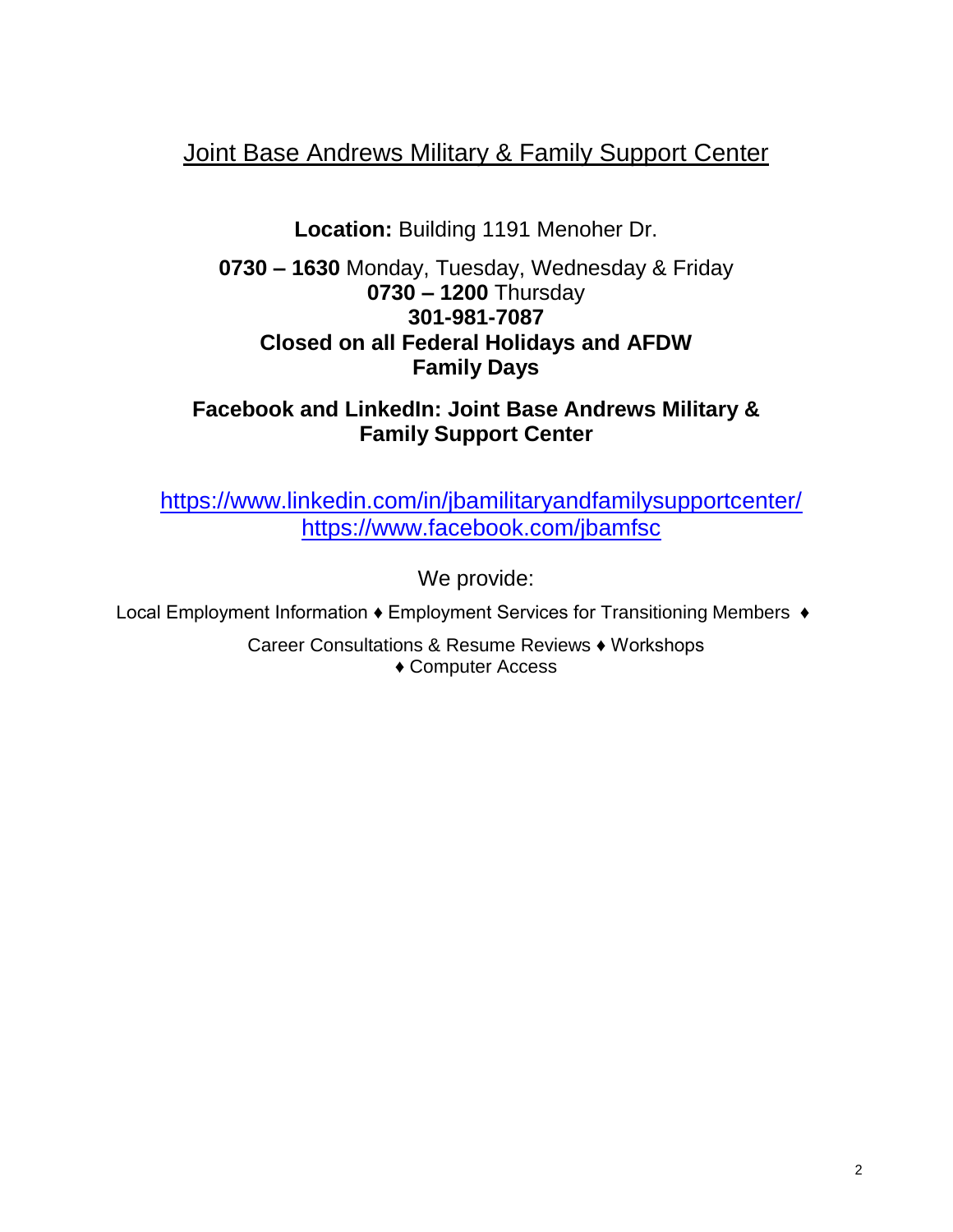## **On-Base Employment Opportunities**

#### **NAF Human Resources Office**

#### **Apply for NAF positions on:** [www.usajobs.gov](file:///C:/Users/1080808522C/AppData/Local/Microsoft/Windows/INetCache/Content.Outlook/7WAPV8NO/www.usajobs.gov)

Non-appropriated funds positions include jobs within facilities such as the Courses at Andrews, Lodging, Youth Services, Child Development Center, The Club and the Community Commons.

#### **Who is eligible?**

o Any US citizen

#### **Federal Employment & Civil Service Positions**

#### [www.usajobs.gov](http://www.usajobs.gov/)

Many federal positions can be found on this website. Because the federal employment process is different than the civilian employment process, federal employment-seekers are encouraged to attend the M&FSC's Tips for Federal Employment workshop to learn more about this process and how to create a Federal Resume.

There are an abundance of federal agencies in the NCR, if you are not sure which agency is the best fit for you, take a look at this website:

[www.usa.gov/federal-agencies](http://www.usa.gov/federal-agencies) USA Gove A-Z Guide to Federal Agencies

[www.state.gov/careers/](http://www.state.gov/careers/) Department of State

[www.secretservice.gov/join/careers/](http://www.secretservice.gov/join/careers/) Secret Service

[www.cia.gov/careers/index.html](http://www.cia.gov/careers/index.html) Central Intelligence Agency

[www.dia,mil/Careers-Internships/](http://www.dia,mil/Careers-Internships/) Defense Intelligence Agency

[www.nasonline.org/about-nas/careers](http://www.nasonline.org/about-nas/careers) National Academy of Sciences

[www.intelligencecareers.gov](http://www.intelligencecareers.gov/) Intelligence careers

[www.clearancejobs.com](http://www.clearancejobs.com/) Job opportunities for those with security clearance

#### **Priority Placement Program (PPP**)

Military Spouse Preference (MSP) is a Department of Defense (DoD) program derived from title 10, United States Code (U.S.C.) 1784. Public Law 99-145, enacted in 1986 and codified at 10 U.S.C. 1784, requires the Secretary of Defense to prescribe regulations that provide employment preference to spouses of active duty military members of the United States (U.S.) Armed Forces (including the Coast Guard), who relocate to accompany their sponsor on a permanent change of station (PCS) move.

This program is intended to lessen the career interruption of spouses who relocate with their military sponsors. Since 1989, military spouses have been required to register in Program S of the Priority Placement Program (PPP) which uses automated referral procedures to exercise MSP for competitive service vacancies in the U.S.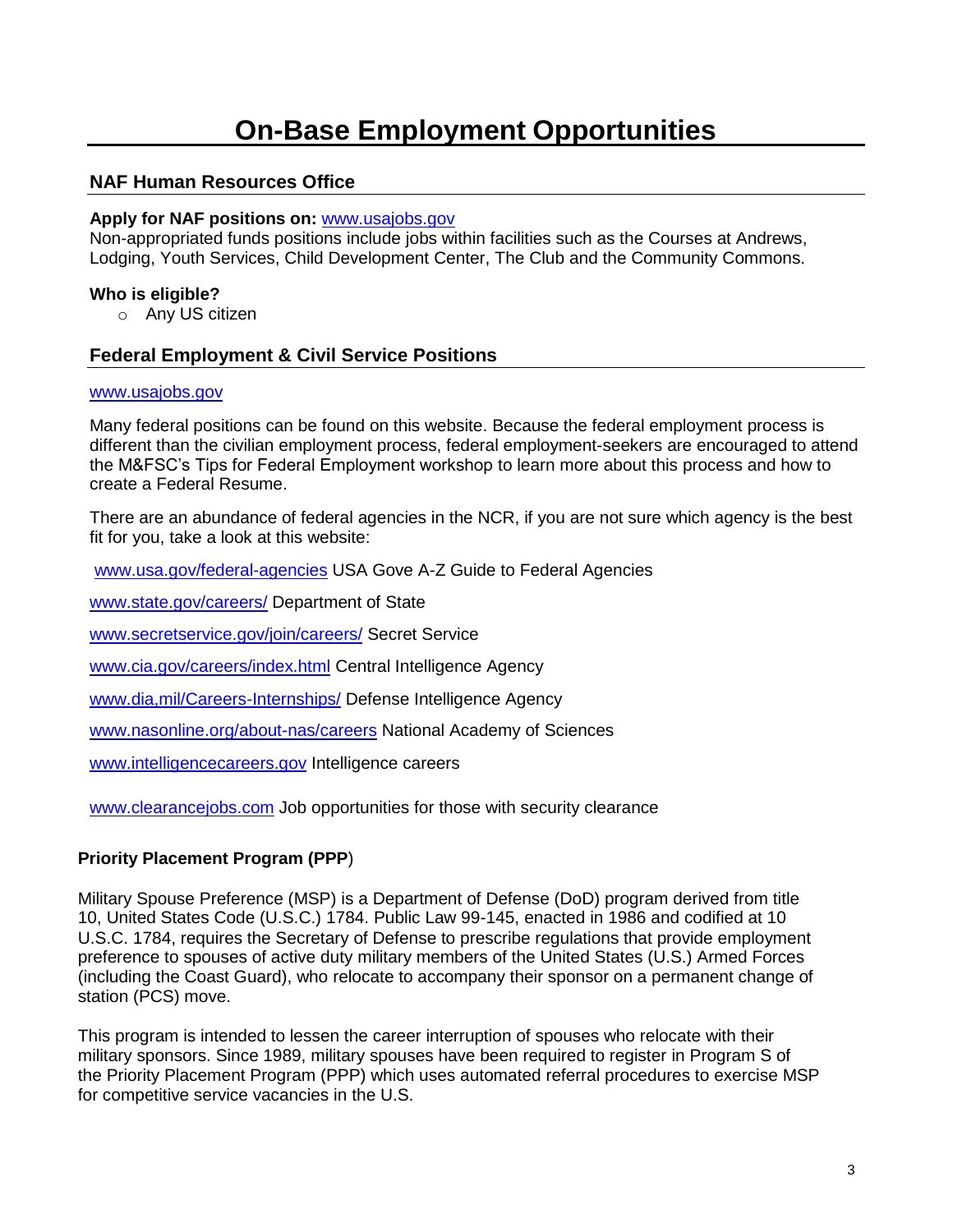The good news is registration in the PPP is no longer required for spouses. Additionally, under Section 573 of the FY2019 National Defense Authorization Act enacted on August 13, 2018, a temporary expansion of the noncompetitive appointing authority for military spouses includes all spouses of active duty military members, even in the absence of a PCS move. Essentially, this change amends Section 3330d of title 5, USC, by affording noncompetitive appointment eligibility to a non-relocating spouse of a member of the Armed Forces using Executive Order 13473. This temporary authority expires on August 13, 2023. See "How do I exercise MSP and Priority Status as a Military Spouse" below for more details.

#### **WHAT ARE THE ELIGIBILITY REQUIREMENTS FOR MILITARY SPOUSES?**

The most fundamental requirement is marriage to an active duty member of the U.S. Armed Forces. In addition:

- You must reside within the commuting area of your sponsor's permanent duty station (PDS);
- You must provide proof of marriage to the active duty sponsor, proof of military member's active duty status, and other documentation required by the vacancy announcement to which you are applying; and
- You must meet all pre-employment criteria and be eligible for immediate noncompetitive appointment to a position in the competitive service.

#### **HOW DO I EXERCISE MSP AND PRIORITY STATUS AS A MILITARY SPOUSE?**

Program stakeholders for MSP should be aware that the hiring process for MSP eligibles has been restructured to enable military spouses to take charge and be the driver of their own careers. Stakeholders should also note that the hiring process has been simplified by changing it from registration and referral to application based. This change replaces the automated process and eliminates the mandatory requirement to register in the PPP. It allows military spouses to independently exercise their preference for a greater variety of positions without contacting a Human Resources Office (HRO) or waiting to be notified about Job Opportunity Announcements (JOAs).

To receive MSP and exercise priority status through the application process, you must:

- Create a login.gov account to sign in to USAJOBS (first time users). Login.gov is a service that offers secure and private online access to government programs, such as Federal benefits, services, and applications.
- Use the same email address for login.gov and USAJOBS.
- Create a new password.
- Have a working phone number (mobile or landline); login.gov will send a unique security code each time you sign into your account.
- Create a USAJOBS profile using the same email address for login.gov.
- Create a new password for USAJOBS (first time users).
- Build or post a resume to the USAJOBS profile and upload essential documents, including a copy of your sponsor's PCS orders and the Military Spouse PPP Self-Certification Checklist which must be included with each job application.
- Apply to the JOA for which interested and available.
- MSP and priority status for permanent positions may be used only once for each PCS move and it only applies to positions in the commuting area of your sponsor's PDS. MSP and priority placement eligibility terminates if you:
- Accept or decline permanent Federal employment in the commuting area of your sponsor's PDS;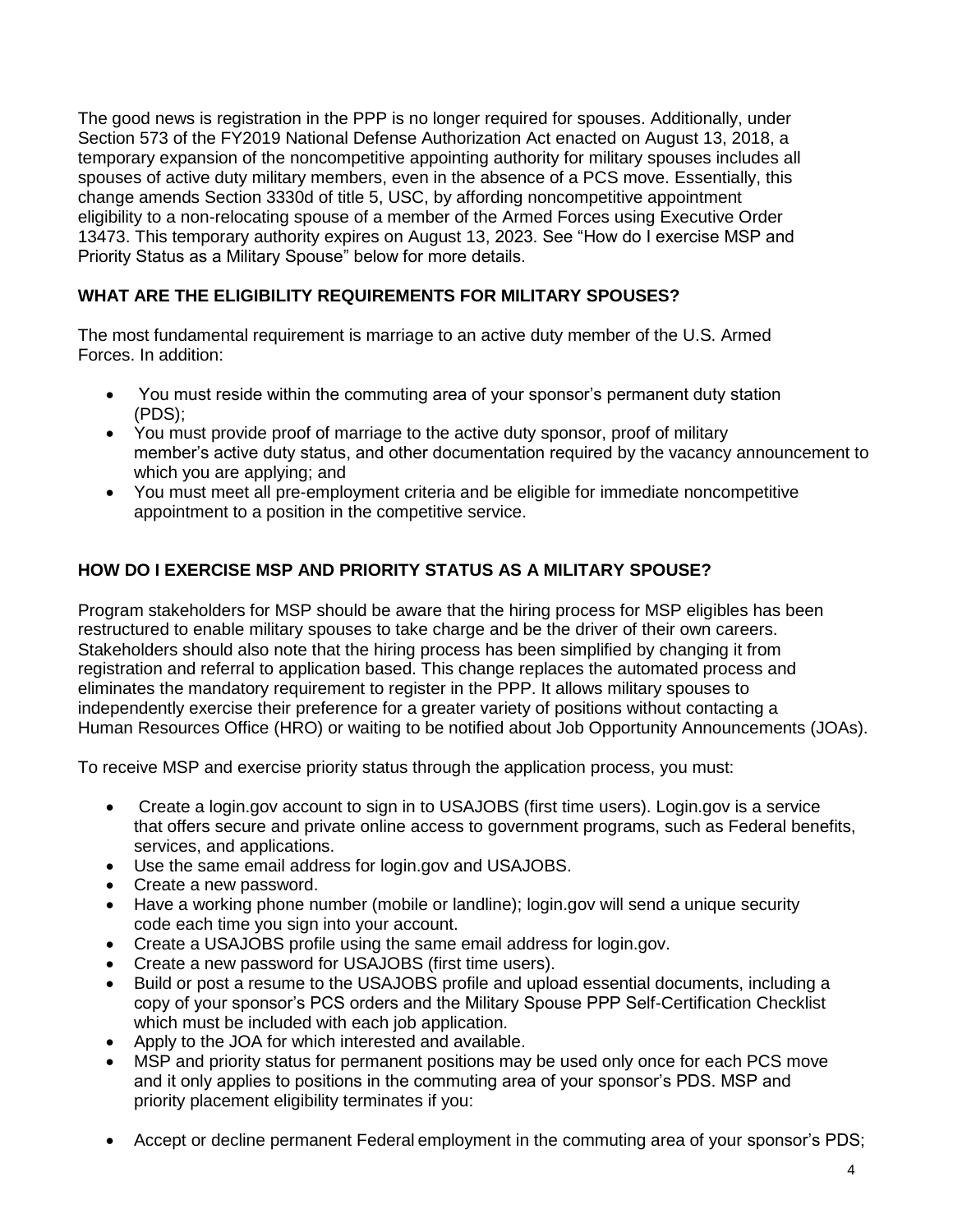- Lose your spousal status due to divorce, death of your sponsor, or your sponsor's retirement or separation from active duty; or
- No longer meet the requirements for noncompetitive appointment eligibility.

Military Spouse Program (MSP) The MSP Program is too complex to adequately explain in such an abbreviated format. For more details, you can find information on:

<https://www.dcpas.osd.mil/EC/Advise>

[https://www.fedshirevets.gov/job/shams](https://www.fedshirevets.gov/job/shams/)

[https://www.opm.gov/policy-data-oversight/hiring-information/veteransauthorities/#](https://www.opm.gov/policy-data-oversight/hiring-information/veteransauthorities/) [url=Appointment-of-Military-Spouses](https://www.opm.gov/policy-data-oversight/hiring-information/veteransauthorities/)

<http://www.militaryonesource.mil/web/mos/spouse>

<https://www.militaryonesource.mil/education-employment/forspouses/> [managing-your-career/military-spouse-preference-inemployment?](https://www.militaryonesource.mil/education-employment/forspouses/) [inheritRedirect=true&redirect=%2Feducation-employment](https://www.militaryonesource.mil/education-employment/forspouses/)

#### **Army & Air Force Exchange Service (AAFES)**

[www.aafes.com/about-exchange/exchange-careers/](http://www.aafes.com/about-exchange/exchange-careers/)

This includes the Base Exchange (Bx), Shopette, Subway, Domino's Pizza, Concessions in the Mini-Mall, etc. Must be 16 or older to work; however, the Shopette requires 18 and older.

Joint Base Andrews Exchange Joint Base Andrews, MD (301) 568-1500

JBAB Main Exchange Washington, DC · In Joint Base Anacostia–Bolling (202) 562-3000

Exchange Fort Belvoir Fort Belvoir, VA (703) 806-5416

#### **Credit Union**

[https://www.andrewsfcu.org](https://www.andrewsfcu.org/)**/**

Careers

Join the team at Andrews Federal Credit Union and enjoy a great working environment and benefits. Explore current job openings in the U.S.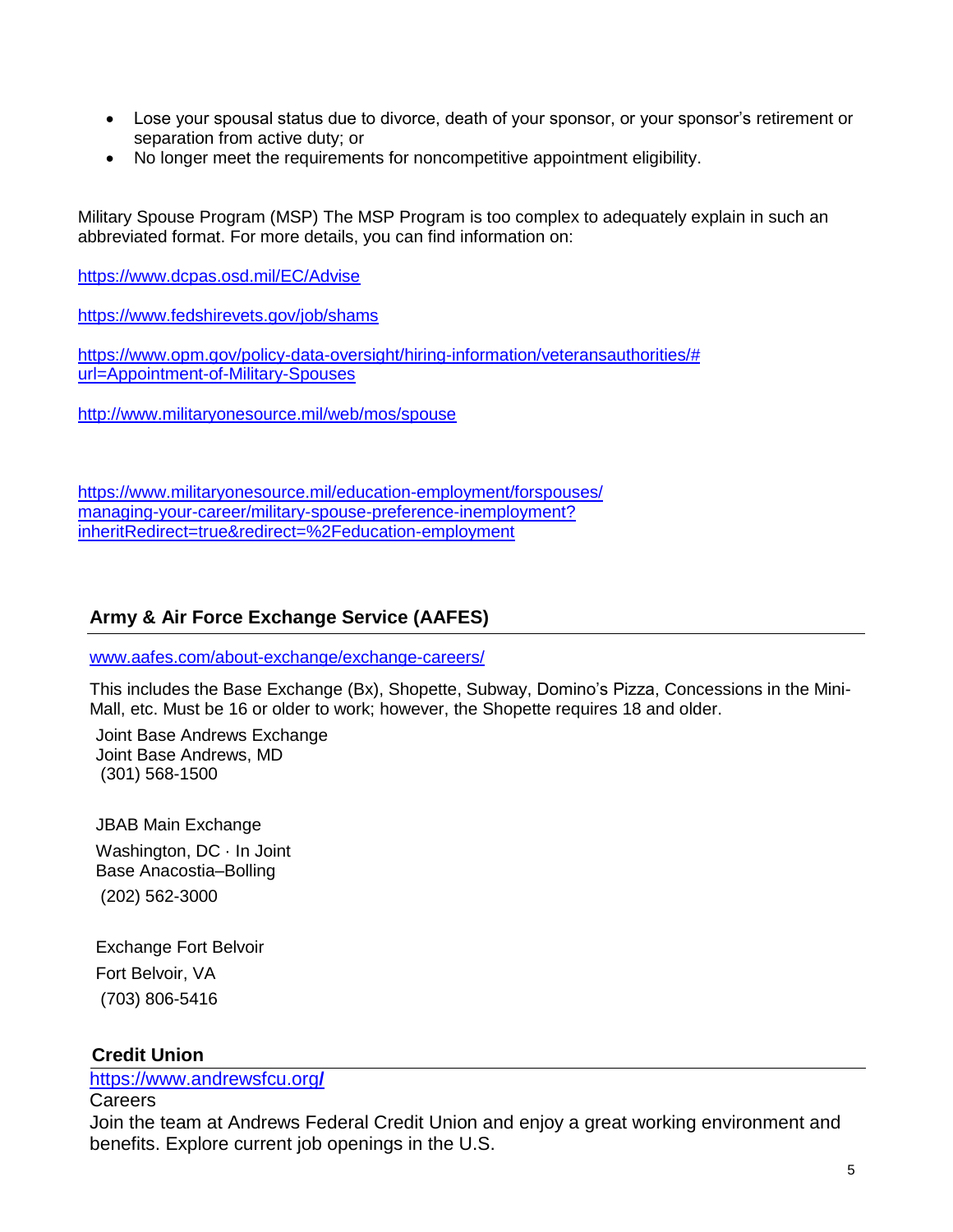[/Learn/Inside-Andrews/About-Us/Careers](file:///C:/Learn/Inside-Andrews/About-Us/Careers)

#### **Defense Commissary Agency (DeCA)**

This includes [http://www.usajobs.govc](http://www.usajobs.gov/)ashiers, store workers, and support clerks. Those who are eligible: dependents, retirees and local civilians.

#### **Contact Information:**

684 Starkey Ave, Joint Base Andrews, MD (301) 541-1370 Store Email: [AndrewsAFB.commissary@deca.mil](file:///C:/Users/1080808522C/AppData/Local/Microsoft/Windows/INetCache/Content.Outlook/7WAPV8NO/AndrewsAFB.commissary@deca.mil) <https://www.commissaries.com/shopping/store-locations/andrews-jb>

#### **Volunteer Opportunities**

This is an effective way to gain valuable experience and network for future job opportunities. Please see the Volunteer Program Coordinator at the M&FSC for assistance in finding the best match for yar skillset.

# **Off-Base Employment Opportunities**

#### **Employment in the DMV**

Maryland Workforce Exchange [www.mwejobs.maryland.gov](file:///C:/Users/1080808522C/Desktop/www.mwejobs.maryland.gov) MWE Website: [wehelp@dllr.state.md.us](file:///C:/Users/1080808522C/Desktop/wehelp@dllr.state.md.us)

Prince George's County One Stop Center (Largo) 1801 McCormick Drive Suite 120 Largo, MD 20774 Phone: (301)618-8425 Email[:information@pgcedc.com](file:///C:/Users/1080808522C/Desktop/information@pgcedc.com)

Charles County One Stop Center (Waldorf) 175 Post Office Road Waldorf, MD 20602 Phone: (301)645-8712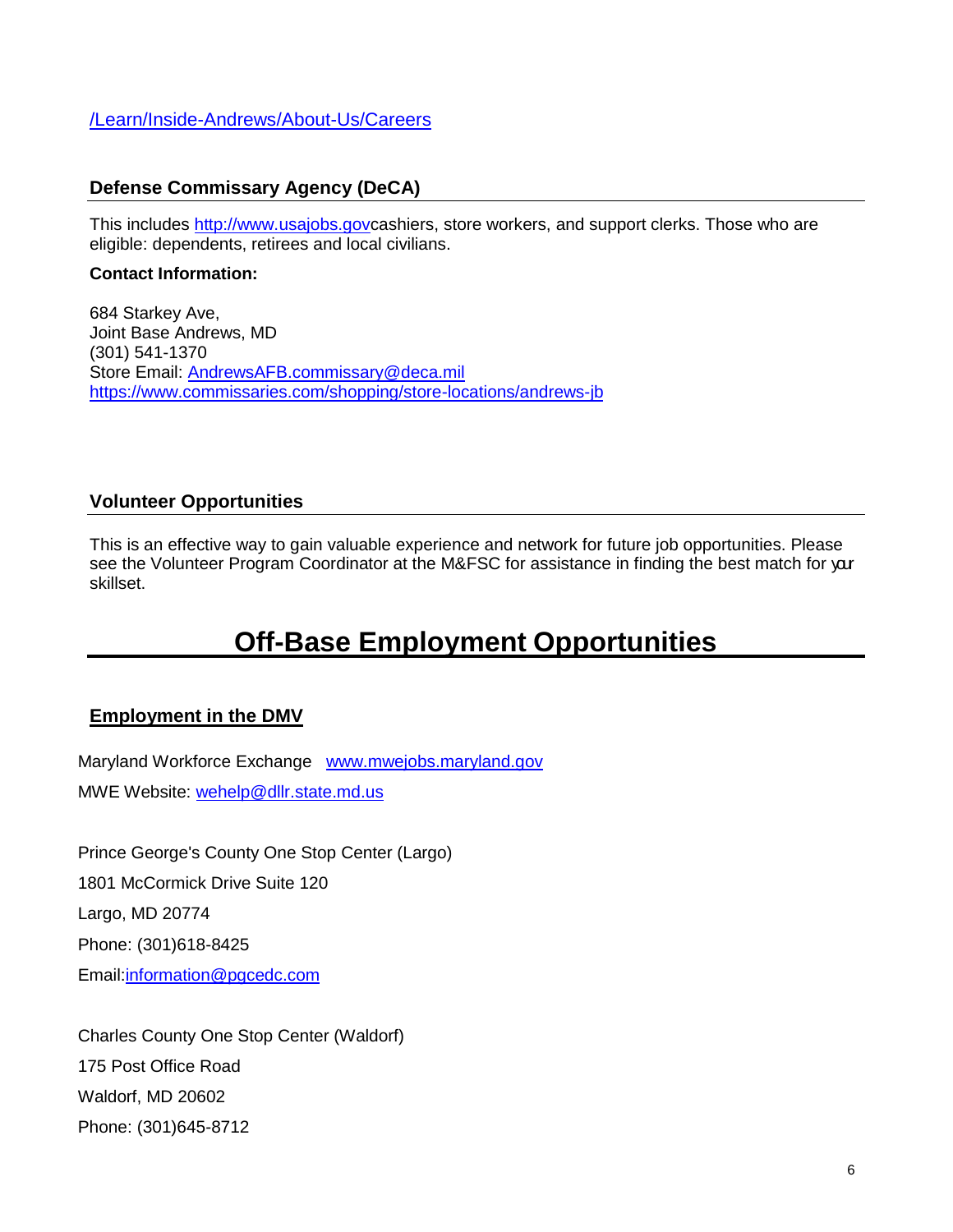Email: [charlescjs@dllr.state.md.us](file:///C:/Users/1080808522C/Desktop/charlescjs@dllr.state.md.us)

DC Department of Human Resources [www.dchr.dc.gov](file:///C:/Users/1080808522C/Desktop/www.dchr.dc.gov) 1015 Half Street, SE, 9th Floor, Washington, DC 20003 Phone: (202) 442-9700 Fax: (202) 727-0154 TTY: (202) 727-8478 Email: [dchr@dc.gov](file:///C:/Users/1080808522C/Desktop/dchr@dc.gov)

Virginia Employment Commission [www.vec.virginia.gov](file:///C:/Users/1080808522C/Desktop/www.vec.virginia.gov) Employment center

Alexandria, VA · (703) 813-1300

Woodbridge, VA · (703) 897-0407

#### **Staffing Agencies\***

These agencies offer assistance finding temporary and permanent employment. This is not an inclusive list. Check your local listings for more in depth pursuit.

Staffing Etc. 9410 Annapolis Rd STE 200 Lanham, MD (301) 403-8838 [www.Staffingetc.net](http://www.staffingetc.net/)

Randstad Staffing 4451 Parliament Pl suite J Lanham, MD (301) 860-0618 [www.randstadusa.com](file:///C:/Users/1080808522C/Desktop/www.randstadusa.com)

TorchLight Hire Employment agency Alexandria, VA (703) 566-1452 [tourchlighthire.com](file:///C:/Users/1080808522C/Desktop/tourchlighthire.com)

Beacon Hill Staffing Group 1120 Connecticut Ave NW #480 Washington, DC (202) 393-6600 [https://www.beaconhillstaffing.com](https://www.beaconhillstaffing.com/)

\*The USAF does not endorse any private company

#### **Military Friendly Companies**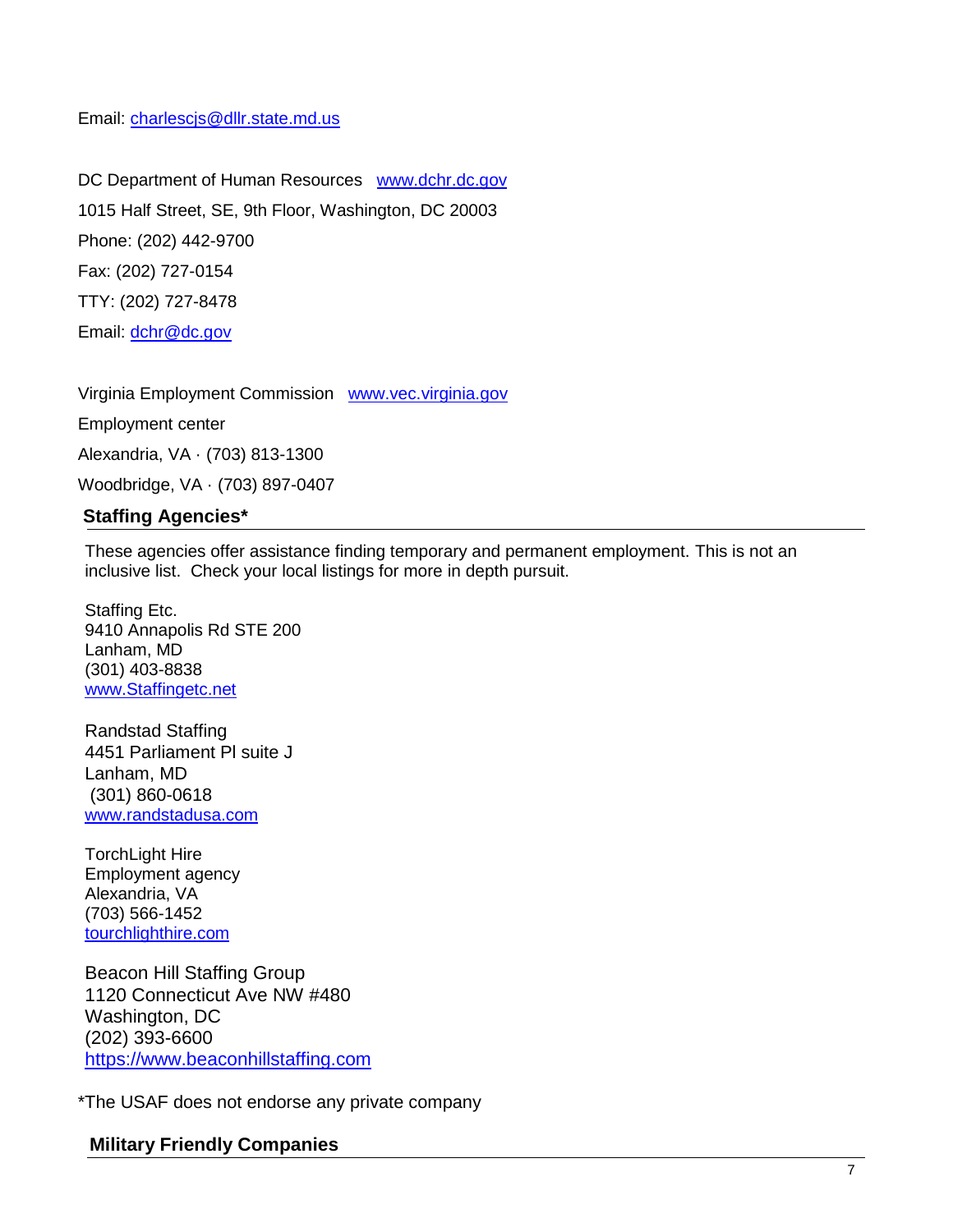This website has the most up-to-date information about companies who intentionally seek out military spouses and veterans and also understand the unique challenges with which military families cope. Listed below are some of these companies who either have or have recently had positions open: <https://www.militaryfriendly.com/employers/>

Top Ten Military Friendly Companies

- 1) Amentum
- 2) UnitedHealth Group
- 3) VERIZON
- 4) Comcast NBCUniversal
- 5) Combined Insurance, a Chubb Company
- 6) HILTON
- 7) Boeing
- 8) Lockheed Martin Corporation
- 9) PenFed Credit Union
- 10) Dominion Energy, Inc.

#### **Spouse Employment**



The Need to Support Military Spouses

While military spouses are well educated and highly qualified for a range of careers, they face a **[24 percent unemployment rate](https://download.militaryonesource.mil/12038/MOS/Infographic/OPA-Military-Families-Spouse-Employment-and-Education-2017-Survey-of-Active-Duty-Spouses.pdf)** and a 25 percent wage gap compared to their civilian counterparts.

Seventy-seven percent of these spouses want or need work, yet frequent relocation is often a barrier to finding and maintaining a rewarding career. The inability of spouses to obtain and retain fulfilling employment as they relocate with the military compromises the quality of life of military families and the readiness of the military force.

#### The Launch of MSEP

The Presidential Study Directive-9 Report, Strengthening Our Military Families: Meeting America's Commitment, published Jan. 25, 2011, highlights the need for a unified Federal government approach to help develop career and education opportunities for military spouses. Among the target activities to accomplish this goal is increasing opportunities for military spouses to obtain private sector careers. As a result, the Department of Defense leveraged the successful partnerships created under the Army Spouse Employment Partnership by expanding